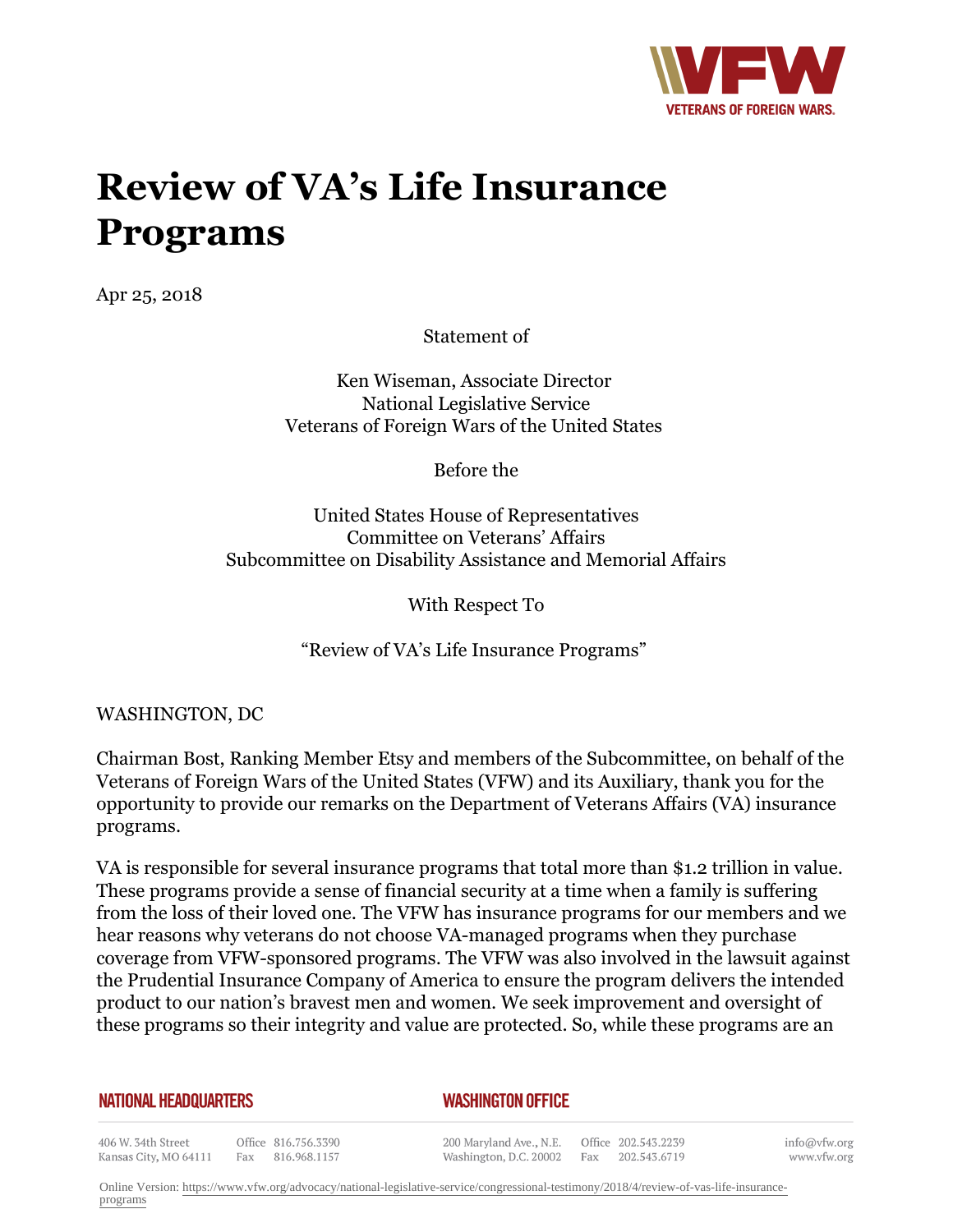amazing opportunity for veterans who may have difficulty in securing a policy otherwise, the VFW has recommendations to improve them.

In general, process reform is something all insurance programs could use. The VFW has learned of times when an estate or trust could not receive the payout even if the deceased had established an estate or trust. Programs that pay out at the time of death for the service member or the veteran should be able to pay to a trust or estate, depending on what the veteran or service member has established. Also of concern is ensuring that payments to beneficiaries are made in a way that the beneficiary can access as quickly as possible, thus avoiding delays in times when the money may be badly needed.

The need to locate a person who is listed as a beneficiary can be difficult if the contact information for the person is not up to date and could be the reason for delayed payment, but this could be corrected with better outreach. While efforts to inform the eligible veterans may never result in 100 percent enrollment in a program, VA could increase exposure to insurance programs through the transition counseling received by service members leaving the military. This would be a great way to ensure that contact information is as current as possible and could also lead to more veterans using these programs.

## **Veterans Group Life Insurance (VGLI)**

VGLI is known to serve those veterans who have left the military and transitioned from Servicemembers' Group Life Insurance (SGLI). The VFW sees the value of this program especially when considering the payout options a veteran has and how they can adjust those amounts as their needs in life change. However, there are ways this program could be improved.

The rates for this program must be more competitive with the private sector as VGLI premiums increase dramatically when the veteran ages. A \$200,000 plan would see premium increases of 1,875 percent over the age range leading to Social Security eligibility (minimum age 29 and below to maximum age 65-69). There is a nearly 39 percent increase just in the bracket of age 65-69 compared to the next lower age bracket. This could lead to a veteran not being able to afford the insurance amounts they need to ensure financial security in their retirement years, and difficulty in securing life insurance from other sources due to service-connected disabilities and other health problems. Considering the manner in which insurance works, more enrollees in VGLI could lead to lower monthly premiums. This is another example of why increased outreach could be a positive thing for all VA-managed insurance programs.

The VFW is concerned with the amount of time a veteran has to join this program. Currently, a veteran has 1 year and 120 days from their date of discharge to enroll in VGLI and can avoid answering health questions if enrolled within 240 days of discharge. The VFW is concerned that many veterans may not consider the implications of losing SGLI when leaving service and their focus on transition may not include getting VGLI coverage.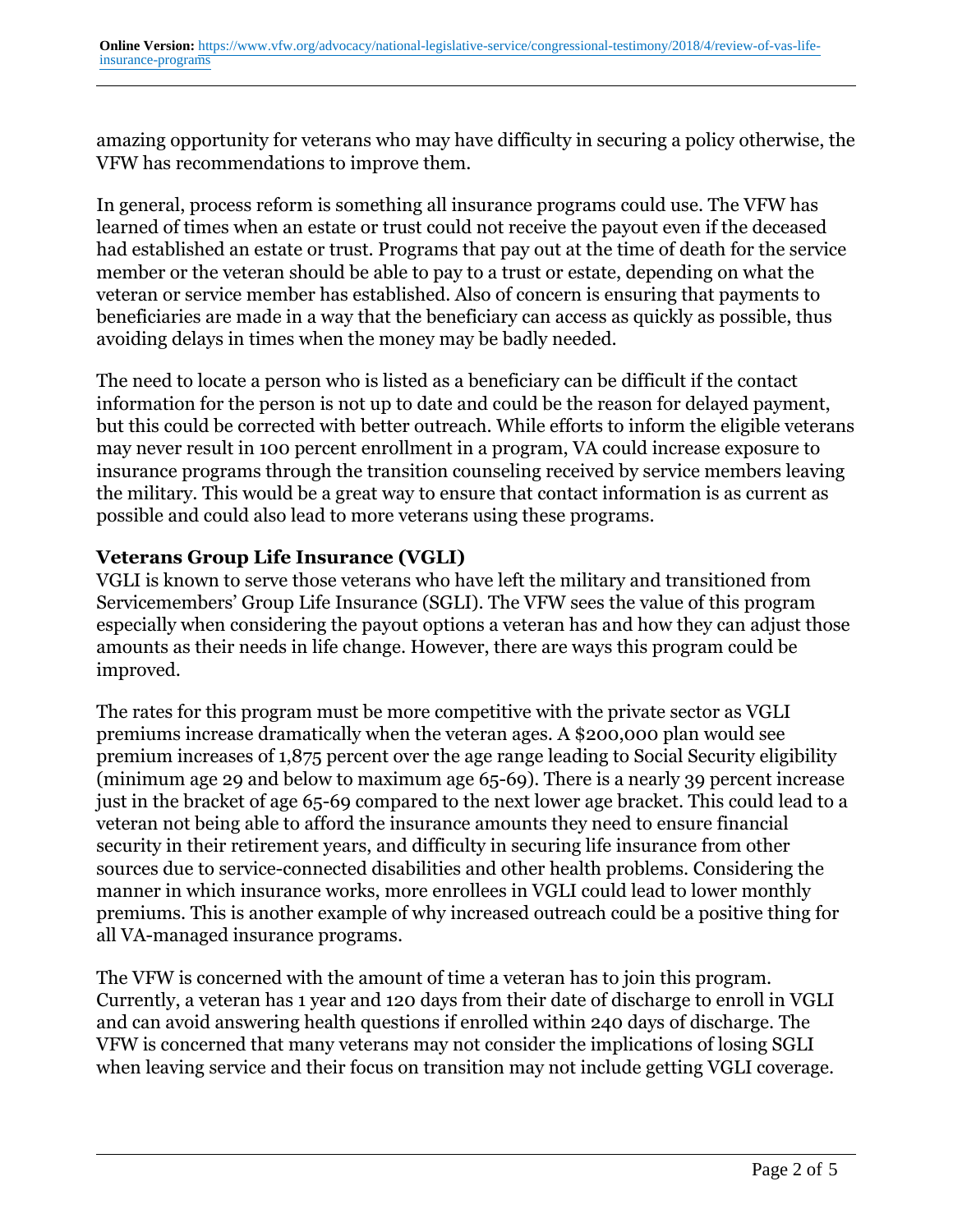Additionally, the VFW has learned from veterans who sought coverage through our insurance program that a diagnosis of PTSD makes it difficult for veterans to get coverage from other life insurance companies, and they may have to pay higher premiums for smaller policies if they can get coverage. Knowing that a veteran with a service-connected disability rating from VA will not have that disability considered when obtaining VGLI coverage, the VFW supports an open-ended enrollment period to allow a veteran to obtain coverage under VGLI.

#### **Servicemembers' Group Life Insurance (SGLI)**

The program that provides life insurance to members of the military pays out the policy to those surviving spouses and families at the time of death of the service member. Oversight of this program is a key concern for the VFW. In 2015, the VFW was party to a successful motion against Prudential Insurance Company of America requiring the documents related to a class action lawsuit to be unsealed.

The lawsuit concerned the method that Prudential used to make lump sum payments, which was to place them in an investment account known as an "Alliance Account." For those who received payments through Alliance Accounts, this was an alleged breach of contract and violation of federal law concerning the approved method of paying the lump sum option. While the lawsuit has been settled, the VFW is concerned that the Alliance Account option continues to be offered and promoted on materials that beneficiaries receive. The United States Code prescribes the manner in which payments may be made. A lump sum payment and 36 equal payments are the only two options, not an option which results in an investment. The interest earned on this investment benefits Prudential as a company, and the VFW objects to companies profiting off the surviving families who have recently had a loved one make the ultimate sacrifice for their country.

Ensuring that our military service members have access to affordable life insurance remains a top priority for the Department of Defense (DOD), and to the VFW. The work done by those in the military would place them in a position where coverage from another company would likely be unavailable or would cost an exorbitant amount that would be unaffordable to those in uniform. Additionally, with congressional oversight and management by the military, those who likely have no other experience selecting insurance coverage would be able to receive coverage without fear of being taken advantage of from an outside source. Congress and DOD have the responsibility to ensure our service members are provided with a life insurance option that remains not only equitable, but is also protected from the unscrupulous business practices commonly seen in the civilian market.

#### **SGLI Traumatic Injury Protection Program (TSGLI)**

TSGLI provides automatic traumatic injury coverage to all service members covered under the SGLI program. The VFW urges a review of the TSGLI payout for loss of fingers. Currently, the loss of four fingers or the thumb is the requirement for payment. The VFW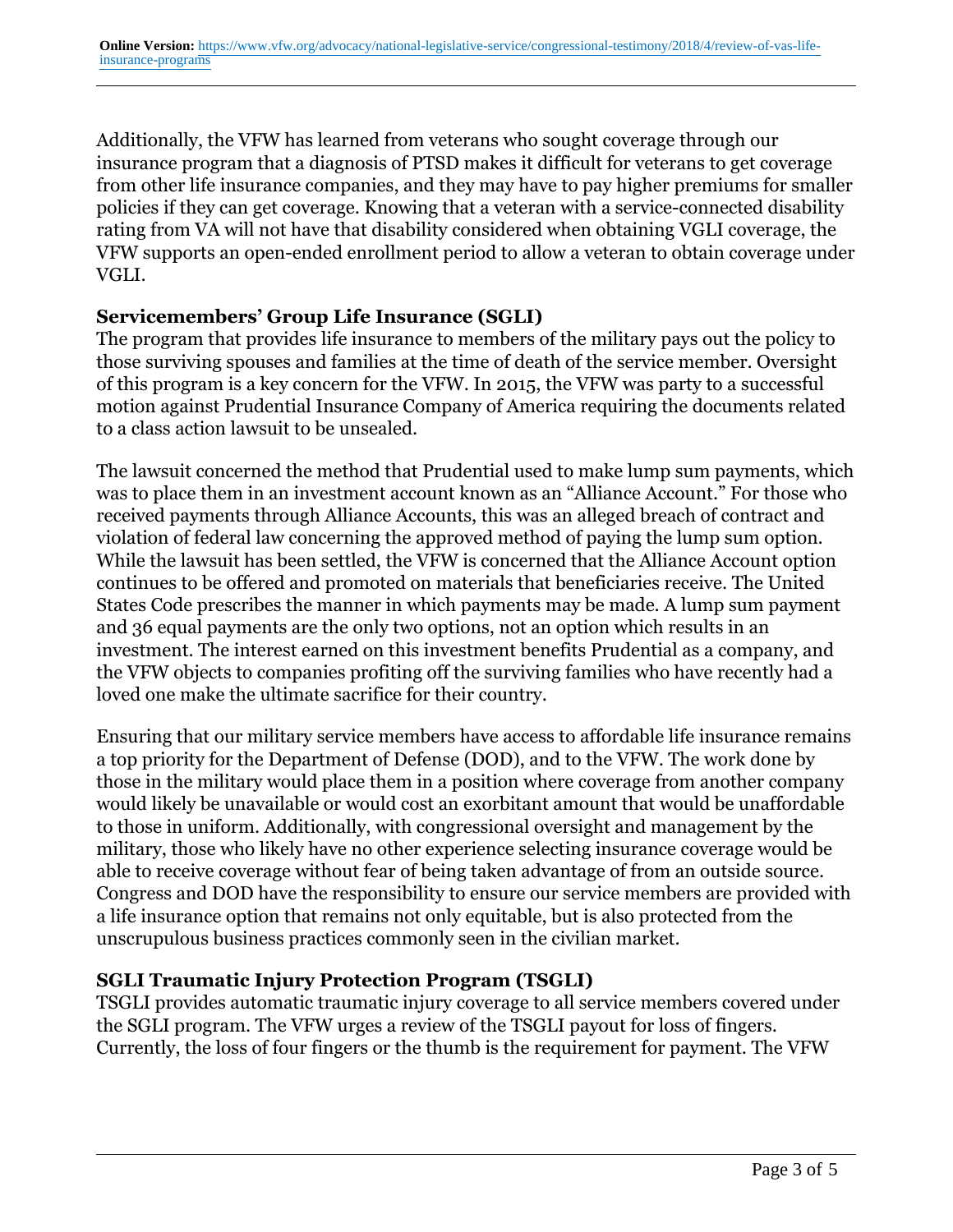sees that the loss of digits not only has an impact on dexterity and complexity of tasks the person is able to perform, but also the psychological and cosmetic impact. The VFW recommends payment be allowed under TSGLI on a "per digit" basis –– a higher amount for the loss of four digits total not including the thumb –– and a payout for the loss of the thumb.

### **Service-Disabled Veterans Insurance (S-DVI)**

This program, which allows a service-connected disabled veteran to have life insurance, is a cornerstone of the earned benefits package provided by VA. While the health conditions caused by military service may make it difficult or even impossible for certain veterans to secure life insurance on the open market, this program allows for those veterans to have an option that is affordable. However, the VFW sees areas where this program could be improved.

Currently, veterans who receive a disability rating, even a zero percent rating, are able to join this program. Each time new conditions are added to the rating, they have a new opportunity to join. However, the increase of a rating for an existing diagnosis does not trigger the same opportunity. The VFW calls on Congress to allow those veterans who receive an increased rating to join S-DVI.

Additional concerns include the amount of money provided by S-DVI. Ten thousand dollars is not an amount that reflects the current cost of a burial and could leave a family unable to pay for final arrangements. Also, the period of time during which a veteran can join this program ––currently two years after the disability rating is granted –– should be lengthened to allow veterans to make decisions about their needs based on life changes, not during a short period of time immediately after receiving a disability rating. Because of our concerns with this program outlined in this paragraph, the VFW supports passage of H.R. 4146, the *Disabled Veterans Life Insurance Act of 2017*, which would correct all of these issues.

In conclusion, the VA's insurance programs must continue to exist, but the VFW would like to see them improved. Their improvement provides a greater sense of peace to service members, veterans, and their families during what is a trying time in life.

Mr. Chairman, this concludes my testimony. I am prepared to take any questions you or the subcommittee members may have.

## **Information Required by Rule XI2(g)(4) of the House of Representatives**

Pursuant to Rule XI2(g)(4) of the House of Representatives, the VFW has not received any federal grants in Fiscal Year 2018, nor has it received any federal grants in the two previous